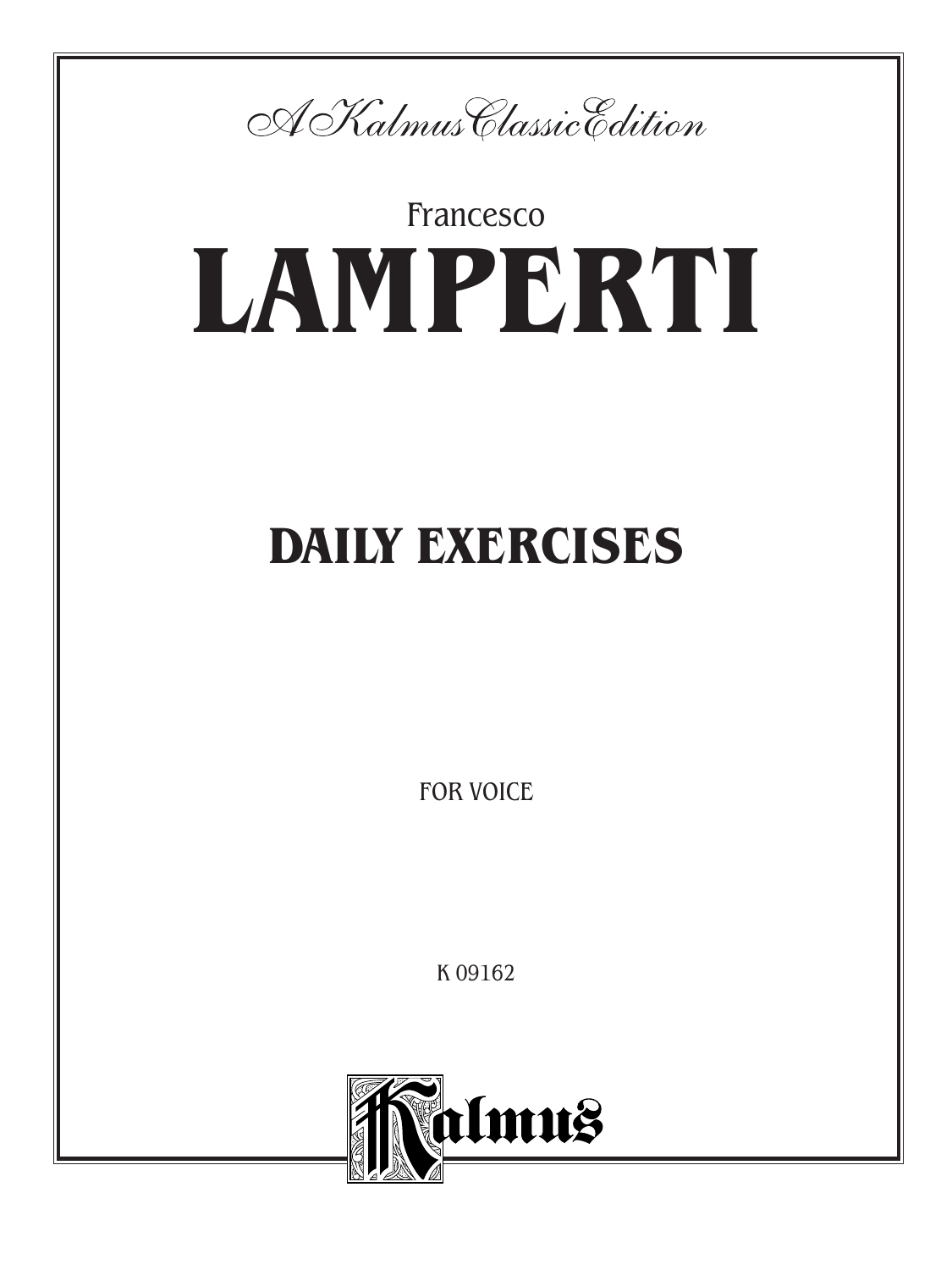These Exercises, modified in pitch to suit the various voices, may also serve for men's voices.

Singers, especially those engaged in the theatre, should practice these, or other exercises of a similar nature, every day, in order to preserve the voice.

I recommend their employment, in particular, to soprani and mezzo-aoprani singing a dramatic repertory ; because this kind of exercises, if they do not wholly prevent, will assuredly for a long time delay vocal deterioration,

True aoprani just beginning their studies, and pupils of tender age, should not exceed the vocal range which I have indicated, so as not to weaken the medium of the voice.

FRANCESCO LAMPERTI.